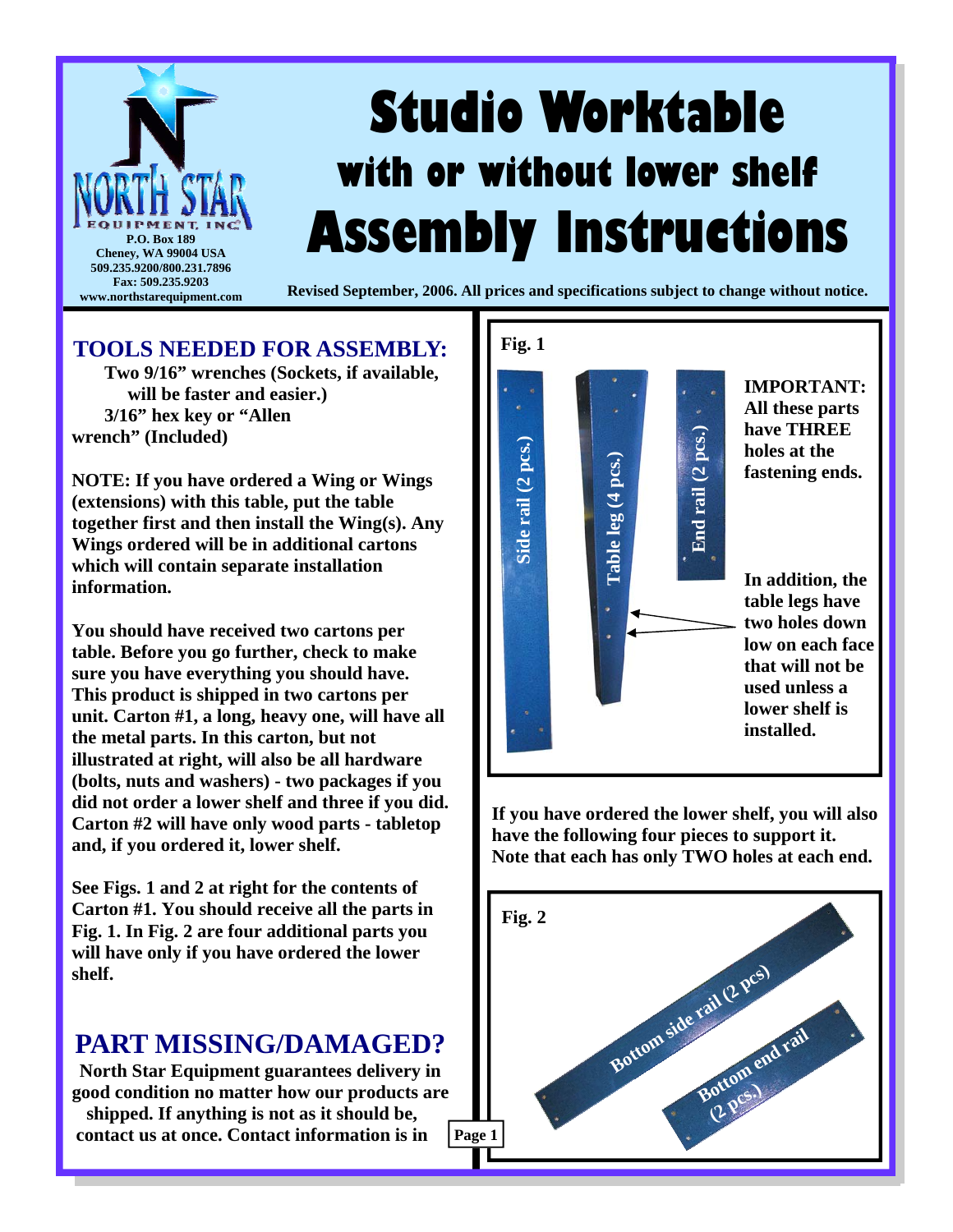| <b>Hardware Package Contents</b><br>Hardware Package #3 is only for lower shelf.<br>It will not be present if shelf was not ordered.<br>Illustrations below are about actual size unless otherwise noted. |                  |                                                 |                                |                                                                                                                                      |
|-----------------------------------------------------------------------------------------------------------------------------------------------------------------------------------------------------------|------------------|-------------------------------------------------|--------------------------------|--------------------------------------------------------------------------------------------------------------------------------------|
| <b>Top view</b>                                                                                                                                                                                           | <b>Side view</b> | <b>Description</b>                              | <b>Number</b>                  | <b>Used</b>                                                                                                                          |
|                                                                                                                                                                                                           |                  | $3/8 - 16 \times 3/4$ "<br>cap screw            | 24 in Pkg. #2<br>16 in Pkg. #3 | with the following nuts and lock<br>washers to fasten rails to legs.                                                                 |
|                                                                                                                                                                                                           |                  | $3/8-16$ hex nut for<br>above screws            | 24 in Pkg. #2<br>16 in Pkg. #3 | with above.                                                                                                                          |
|                                                                                                                                                                                                           | N/A              | 3/8" lock washer                                | 24 in Pkg. #2<br>16 in Pkg. #3 | with above                                                                                                                           |
|                                                                                                                                                                                                           |                  |                                                 |                                |                                                                                                                                      |
|                                                                                                                                                                                                           |                  | $1/4 - 20 \times 1/2$ "<br>socket cap screw     | 6 in Pkg. #1                   | with the following three items to<br>fasten the Slab Roller to the Slab<br>Roller mounting brackets after the<br>table is assembled. |
|                                                                                                                                                                                                           | N/A              | 1/4" lock washer                                | 6 in Pkg. #1                   | with screw above.                                                                                                                    |
| N/A                                                                                                                                                                                                       | N/A              | 1/4" flat washer                                | 6 in Pkg. #1                   | with screw and lock washer above.                                                                                                    |
| N/A                                                                                                                                                                                                       |                  | $3/16$ " short arm<br>hex key<br>(not to scale) | 1 in Pkg. #1                   | with screw above.                                                                                                                    |
| NOTE: All these items can be replaced at any hardware store. The standard nomenclature is that<br>given in the "Description" column.                                                                      |                  |                                                 |                                |                                                                                                                                      |

**Page 2**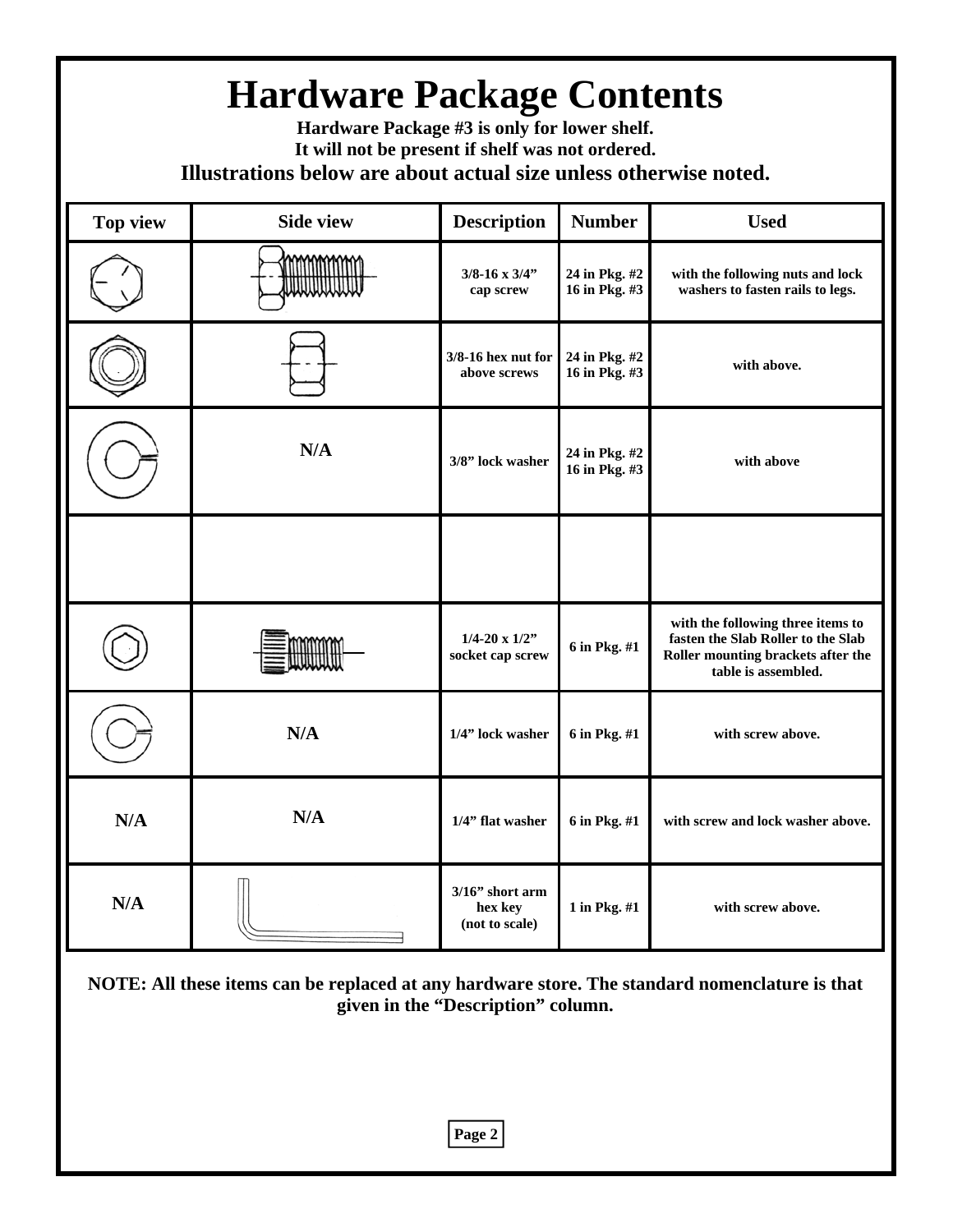